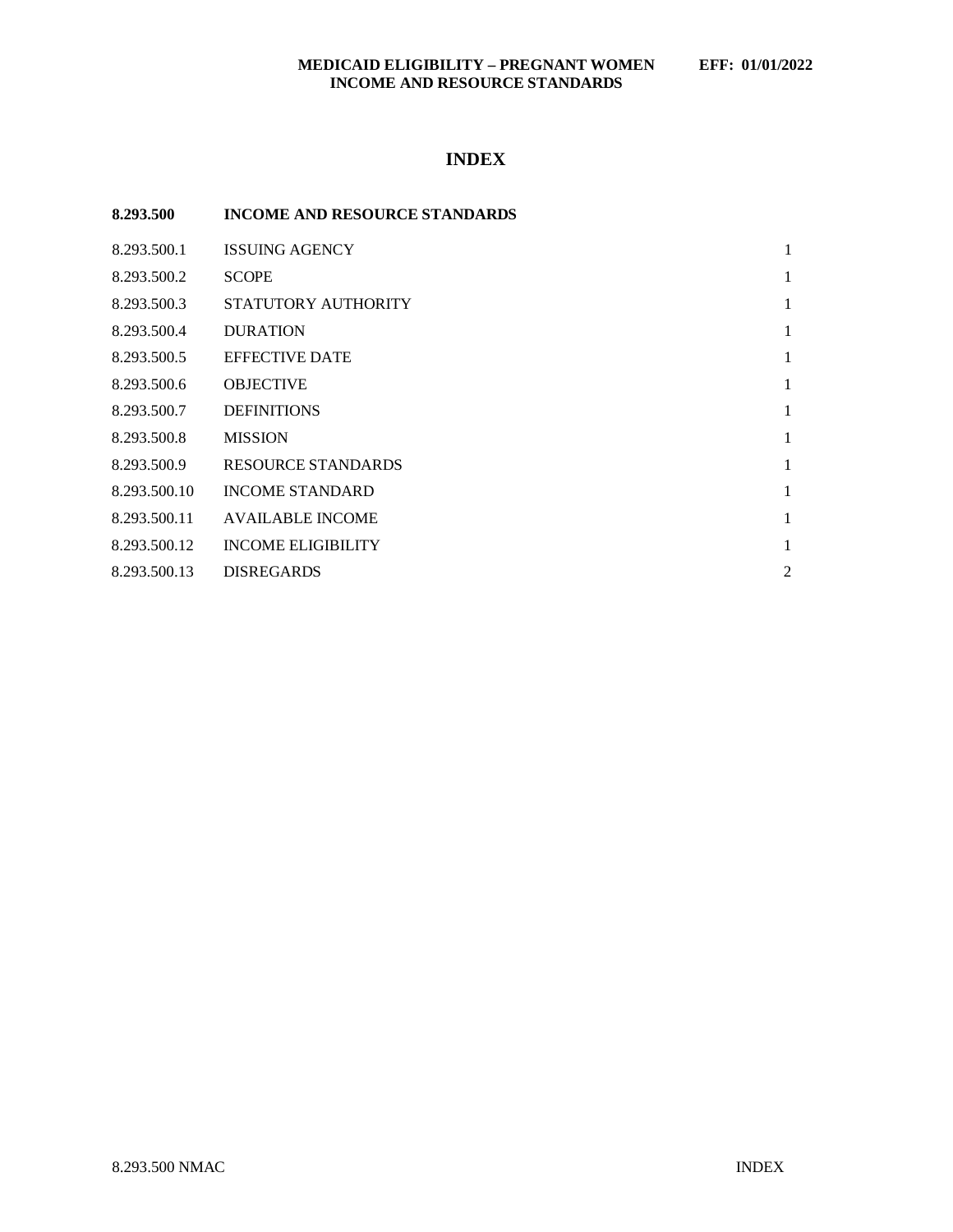#### **TITLE 8 SOCIAL SERVICES CHAPTER 293 MEDICAID ELIGIBILITY - PREGNANT WOMEN INCOME AND RESOURCE STANDARDS**

<span id="page-1-0"></span>**8.293.500.1 ISSUING AGENCY:** New Mexico Human Services Department (HSD). [8.293.500.1 NMAC - Rp, 8.293.500.1 NMAC, 1/1/2014]

<span id="page-1-1"></span>**8.293.500.2 SCOPE:** The rule applies to the general public. [8.293.500.2 NMAC - Rp, 8.293.500.2 NMAC, 1/1/2014]

<span id="page-1-2"></span>**8.293.500.3 STATUTORY AUTHORITY:** The New Mexico medicaid program is administered pursuant to regulations promulgated by the federal department of health and human services under Title XIX of the Social Security Act as amended or by state statute. See NMSA 1978, Section 27-1-12 et seq. [8.293.500.3 NMAC - Rp, 8.293.500.3 NMAC, 1/1/2014]

<span id="page-1-3"></span>**8.293.500.4 DURATION:** Permanent.

[8.293.500.4 NMAC - Rp, 8.293.500.4 NMAC, 1/1/2014]

<span id="page-1-4"></span>**8.293.500.5 EFFECTIVE DATE:** January 1, 2014, unless a later date is cited at the end of a section. [8.293.500.5 NMAC - Rp, 8.293.500.5 NMAC, 1/1/2014]

<span id="page-1-5"></span>**8.293.500.6 OBJECTIVE:** The objective of this rule is to provide eligibility guidelines when determining eligibility for the medical assistance division (MAD) medicaid program and other health care programs it administers. Processes for establishing and maintaining this category of eligibility are found in the affordable care general provision chapter located at 8.291.400 NMAC through 8.291.430 NMAC. [8.293.500.6 NMAC - Rp, 8.293.500.6 NMAC, 1/1/2014]

<span id="page-1-6"></span>**8.293.500.7 DEFINITIONS:** Refer to 8.291.400.7 NMAC. [8.293.500.7 NMAC - Rp, 8.293.500.7 NMAC, 1/1/2014]

<span id="page-1-7"></span>**8.293.500.8 MISSION:** To transform lives. Working with our partners, we design and deliver innovative, high quality health and human services that improve the security and promote independence for New Mexicans in their communities.

[8.293.500.8 NMAC - Rp, 8.293.500.8 NMAC, 1/1/2014; A, 1/1/2022]

<span id="page-1-8"></span>**8.293.500.9 <b>RESOURCE STANDARDS:** Resources are not an eligibility factor for this category of eligibility.

[8.293.500.9 NMAC - Rp, 8.293.500.9 NMAC, 1/1/2014]

<span id="page-1-9"></span>**8.293.500.10 INCOME STANDARD:**

**A.** Financial eligibility: An applicant's financial eligibility is based on the rules in this chapter and 8.291.430 NMAC.

**B.** Income test: In order to become eligible for pregnant women medicaid, the total countable income of the budget group must be less than the income standard for pregnant woman eligibility found in 8.291.430 NMAC.

[8.293.500.10 NMAC - Rp, 8.293.500.10 NMAC, 1/1/2014; A, 7/1/2014; A, 5/1/2015]

<span id="page-1-10"></span>**8.293.500.11 AVAILABLE INCOME:** Determination of eligibility for the assistance unit is made by considering income that is available to the assistance unit and budget group. The amount of countable income is determined pursuant to 8.291.430 NMAC.

[8.293.500.11 NMAC - Rp, 8.293.500.11 NMAC, 1/1/2014]

<span id="page-1-11"></span>**8.293.500.12 INCOME ELIGIBILITY:** Income methodology is based on modified adjusted gross income (MAGI) in accordance with 42 Code of Federal Regulations (CFR) 435.603. Per 42 CFR 435.603(h)(2) HSD bases financial eligibility on current monthly household income and family size. Current monthly household income is